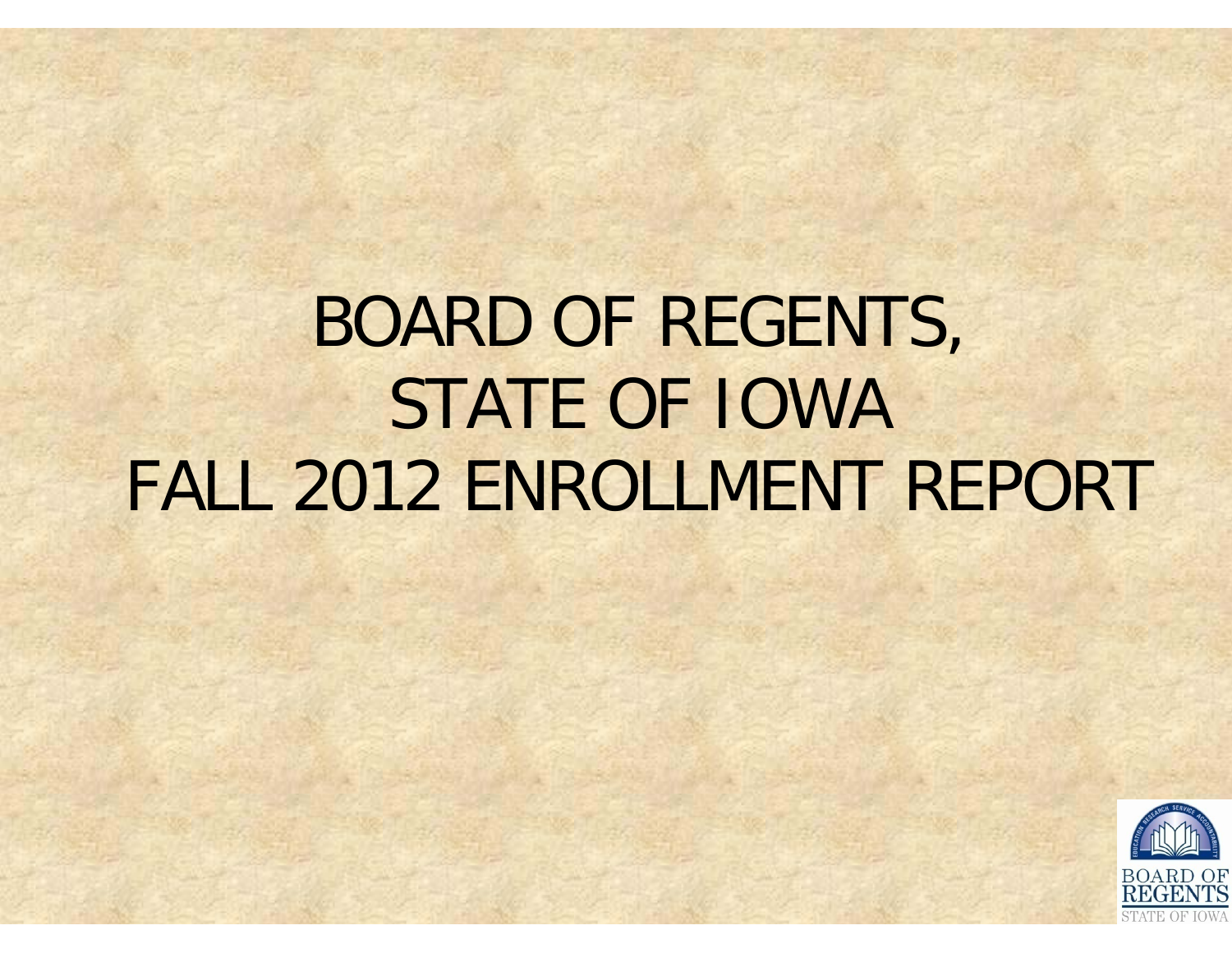# ADMISSION OF FRESHMEN

|                                              | <b>FALL 2010</b>   | <b>FALL 2011</b> | <b>FALL 2012</b>     |
|----------------------------------------------|--------------------|------------------|----------------------|
| <b>Freshmen Applicants</b>                   | 36,378             | 38,145           | 40,336               |
| <b>Freshmen Admitted</b>                     | 29,032<br>$(80\%)$ | 31,253<br>(82%)  | 32,238<br>$(79.9\%)$ |
| <b>Fresh. Enrolled</b>                       | 11,087<br>(38%)    | 11,555<br>(37%)  | 11,540<br>$(35.8\%)$ |
| <b>Freshmen Enrolled</b><br>with $RAI < 245$ | 698<br>(6%)        | 777<br>(7%)      | 720<br>(6%)          |
| <b>Enrolled Freshmen</b><br>with Rank        | 74.7%              | 74.1%            | 72.2%                |
| <b>Enrolled Freshmen</b><br>without Rank     | 25.3%              | 25.9%            | 27.8%                |

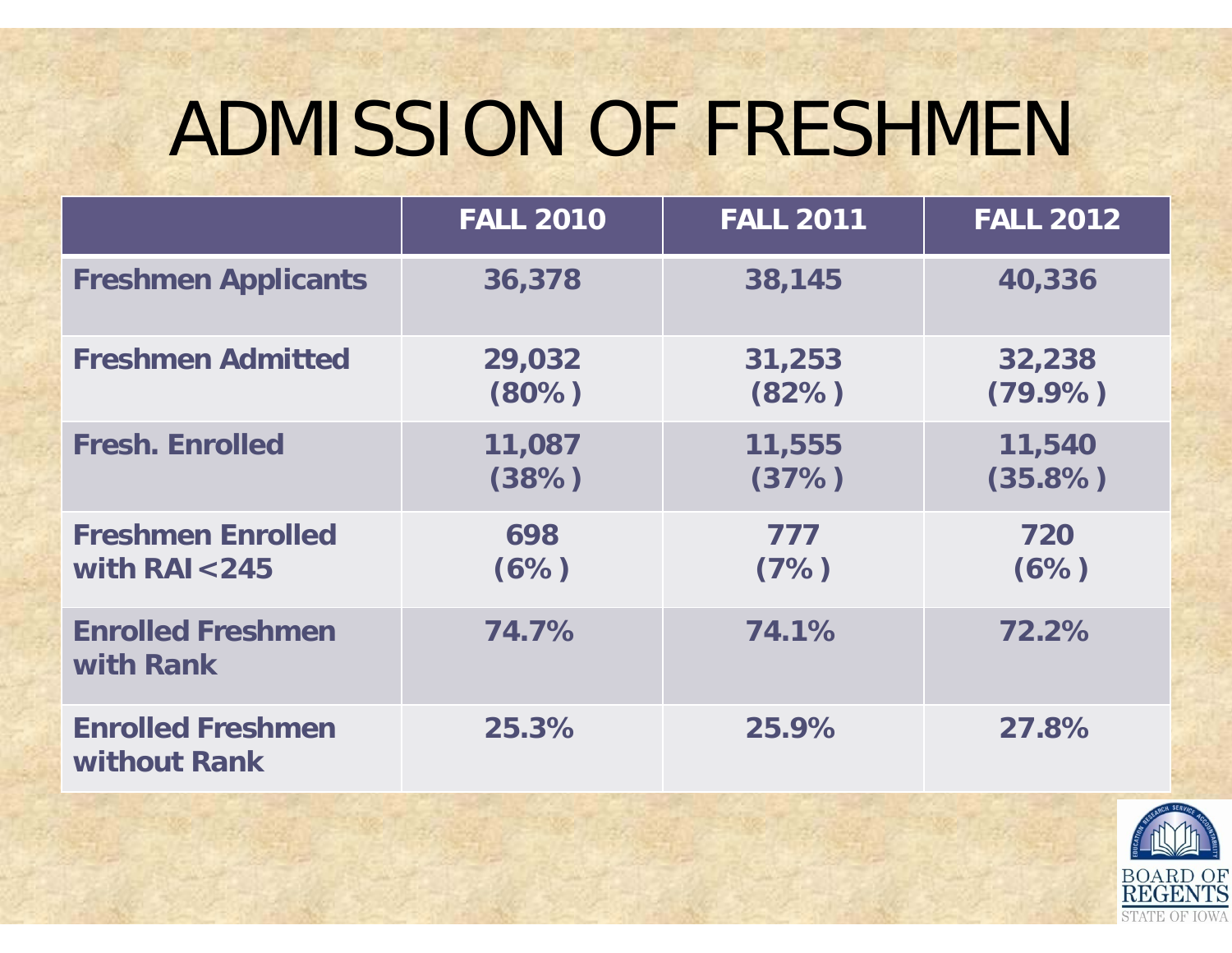### ENROLLMENT OF TRANSFER STUDENTS

|      | <b>IOWA 2-YEAR</b><br><b>PUBLIC</b> | <b>OTHER 4-YEAR</b> | <b>COLLEGES</b><br><b>OUTSIDE IA</b> | <b>Total</b> |
|------|-------------------------------------|---------------------|--------------------------------------|--------------|
| 2006 | 2,371                               | 628                 | 1,046                                | 4,045        |
| 2007 | 2,396                               | 527                 | 1,192                                | 4,115        |
| 2008 | 2,313                               | 516                 | 792                                  | 3,637        |
| 2009 | 2,400                               | 568                 | 880                                  | 3,851        |
| 2010 | 2,458                               | 556                 | 956                                  | 3,975        |
| 2011 | 2,548                               | 601                 | 980                                  | 4,135        |
| 2012 | 2,514                               | 559                 | 1,002                                | 4,084        |

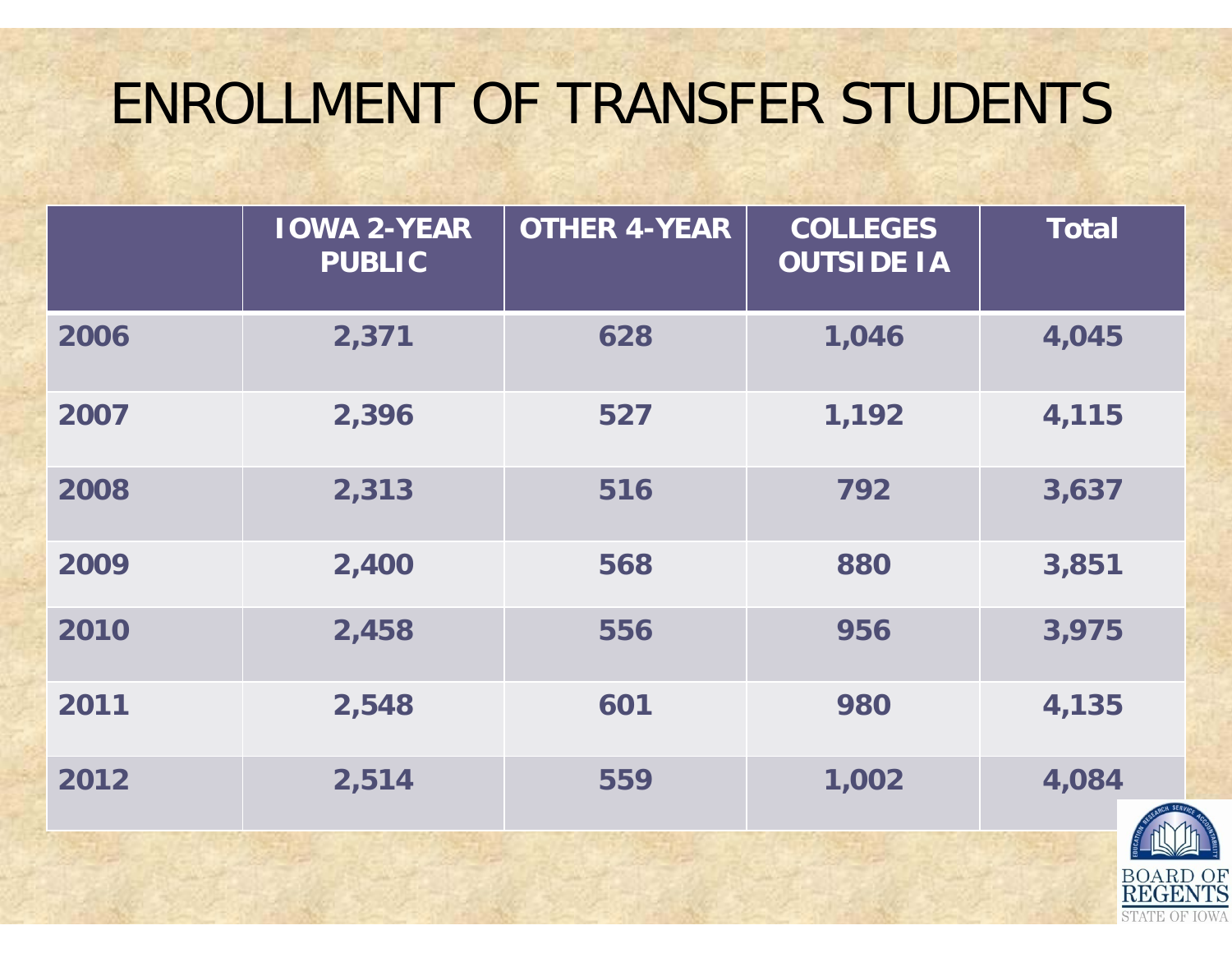#### ENROLLMENT OF STUDENTS WITH DISABILITIES

|      | <b>SUI</b> | <b>ISU</b> | <b>UNI</b> | <b>Total</b> |
|------|------------|------------|------------|--------------|
| 2006 | 513        | 557        | 215        | 1,285        |
| 2007 | 587        | 611        | 210        | 1,408        |
| 2008 | 623        | 616        | 236        | 1,475        |
| 2009 | 561        | 646        | 252        | 1,459        |
| 2010 | 658        | 652        | 251        | 1,561        |
| 2011 | 810        | 750        | 274        | 1,834        |
| 2012 | 508        | 801        | 298        | 1,607        |

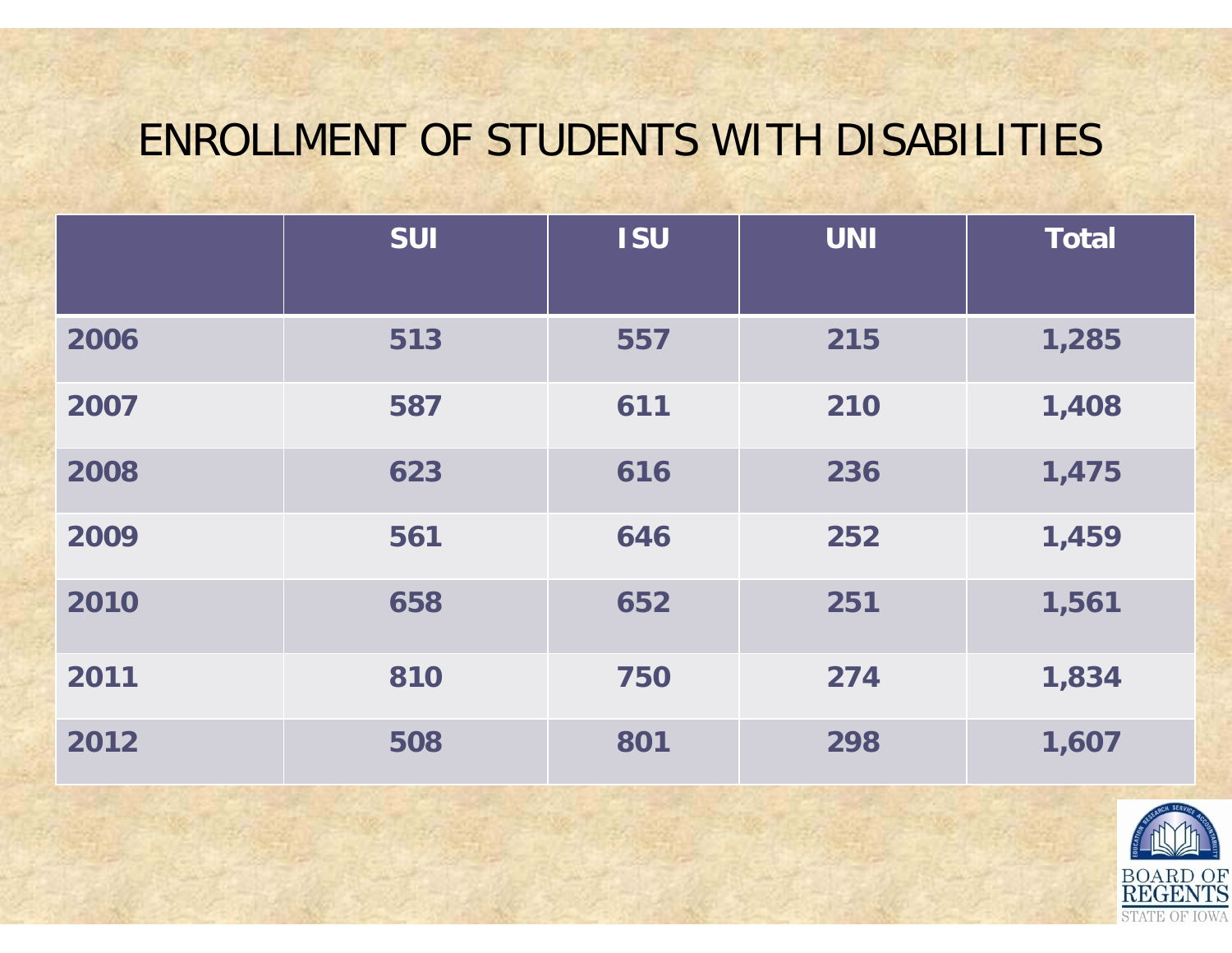## ENROLLMENT OF WOMEN

|      | Undergrad. | Grad. | Prof. | <b>Total</b>          |
|------|------------|-------|-------|-----------------------|
| 2006 | 50.0%      | 51.3% | 46.2% | 50.1%                 |
| 2007 | 49.8%      | 50.8% | 45.2% | 49.7%                 |
| 2008 | 49.5%      | 51.8% | 46.0% | 49.7%                 |
| 2009 | 49.3%      | 52.0% | 46.8% | 49.7%                 |
| 2010 | 49.5%      | 51.8% | 46.2% | 49.8%                 |
| 2011 | 49.2%      | 53.3% | 47.5% | 49.6%                 |
| 2012 | 49.0%      | 53.3% | 46.8% | 49.3%<br>EARCH SERVIC |

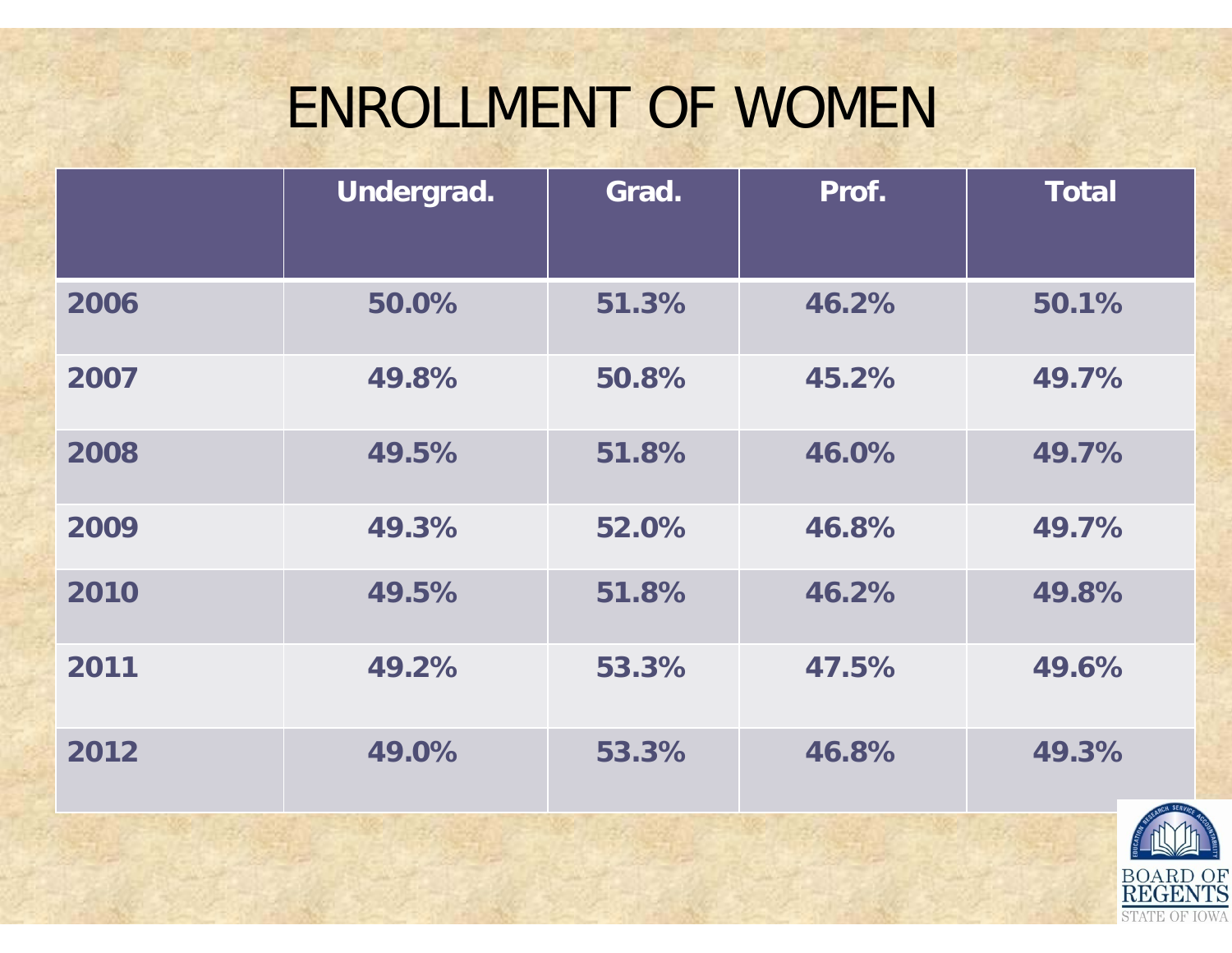### NUMBER OF DEGREES AWARDED

|      | Undergrad. | Grad  | Prof. | <b>Total</b> |
|------|------------|-------|-------|--------------|
| 2006 | 11,142     | 3,126 | 1,000 | 15,268       |
| 2007 | 10,747     | 2,932 | 924   | 14,603       |
| 2008 | 11,107     | 3,082 | 905   | 15,094       |
| 2009 | 10,862     | 2,958 | 1,004 | 14,824       |
| 2010 | 11,220     | 3,213 | 970   | 15,403       |
| 2011 | 11,279     | 3,232 | 1,032 | 15,543       |
| 2012 | 11,664     | 3,452 | 1,004 | 16,120       |

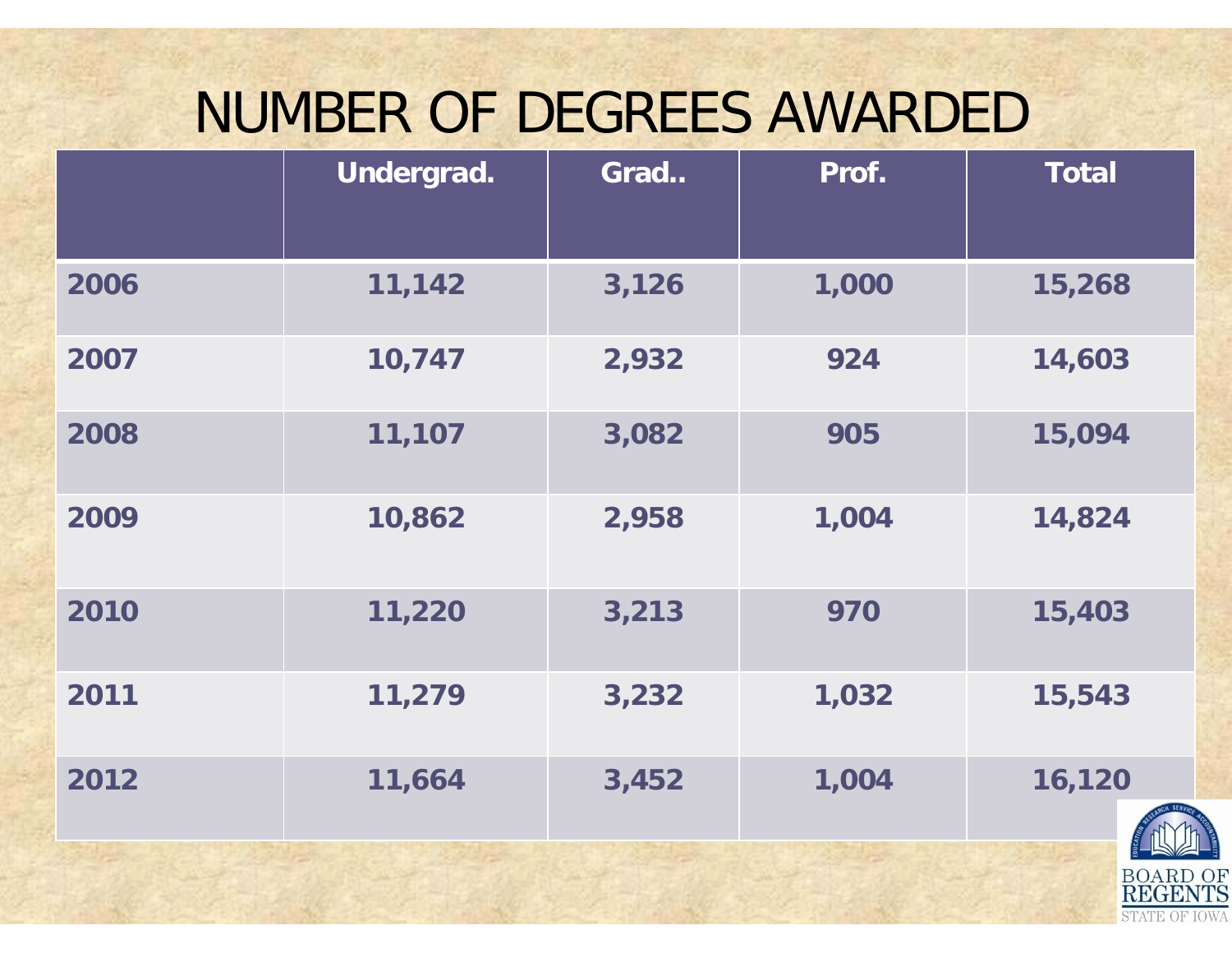### ENROLLMENT OF RACIAL/ETHNIC MINORITIES

|      | Undergrad. | Grad. | Prof. | <b>Total</b> |
|------|------------|-------|-------|--------------|
| 2006 | 8.2%       | 7.9%  | 10.8% | 8.4%         |
| 2007 | 8.2%       | 7.8%  | 11.5% | 8.4%         |
| 2008 | 8.5%       | 8.3%  | 11.2% | 8.6%         |
| 2009 | 9.2%       | 8.8%  | 10.7% | 9.2%         |
| 2010 | 9.6%       | 8.9%  | 10.8% | 9.5%         |
| 2011 | 10.4%      | 9.6%  | 12.8% | 10.3%        |
| 2012 | 11.2%      | 9.7%  | 13.1% | 11.0%        |

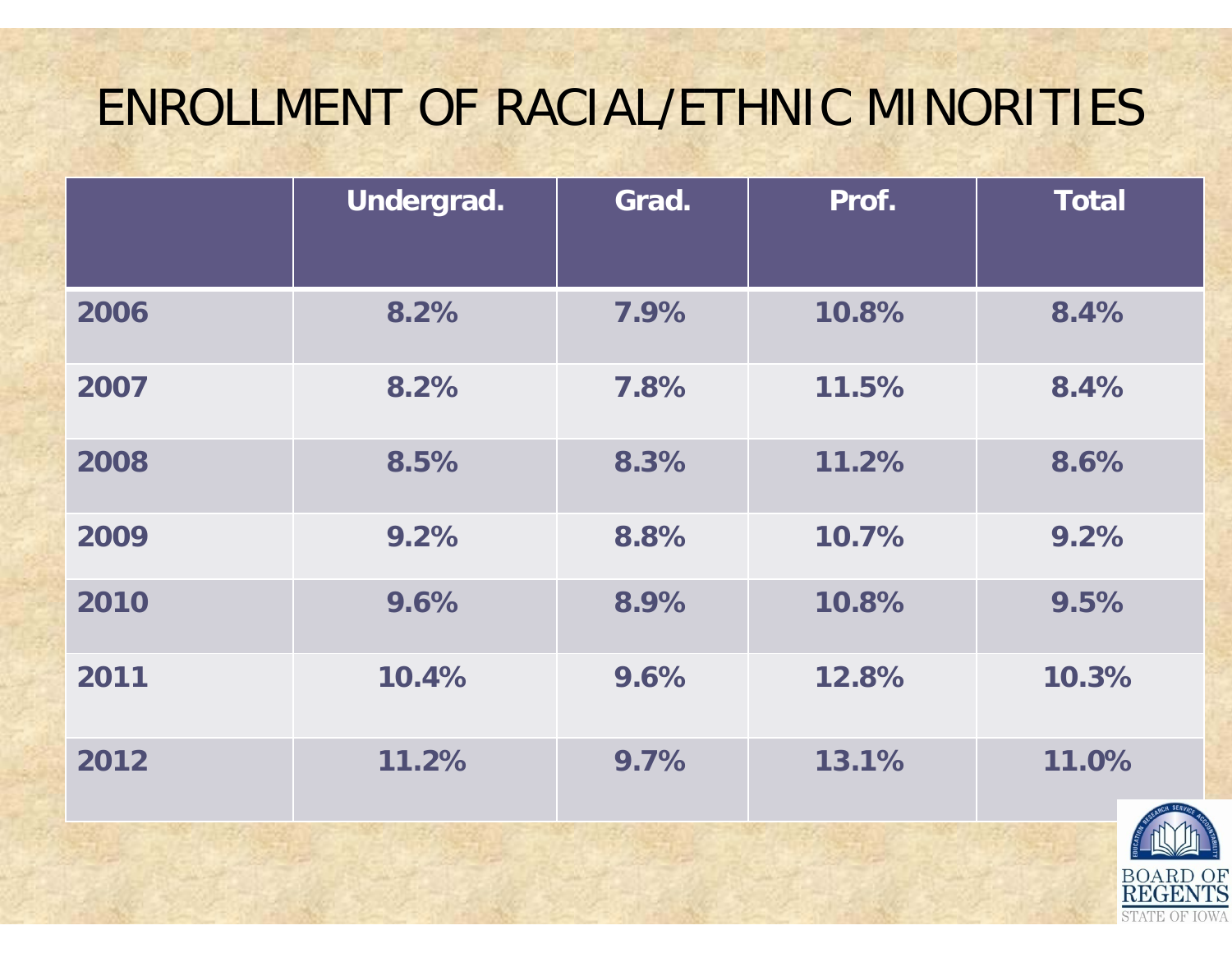#### ENROLLED STUDENTS RECEIVING V.A. BENEFITS

|                      | 2010  | 2011  | 2012  |
|----------------------|-------|-------|-------|
| <b>Undergraduate</b> | 895   | 1,093 | 1,173 |
| <b>Professional</b>  | 38    | 52    | 56    |
| <b>Graduate</b>      | 92    | 95    | 117   |
| <b>Total</b>         | 1,025 | 1,240 | 1,346 |